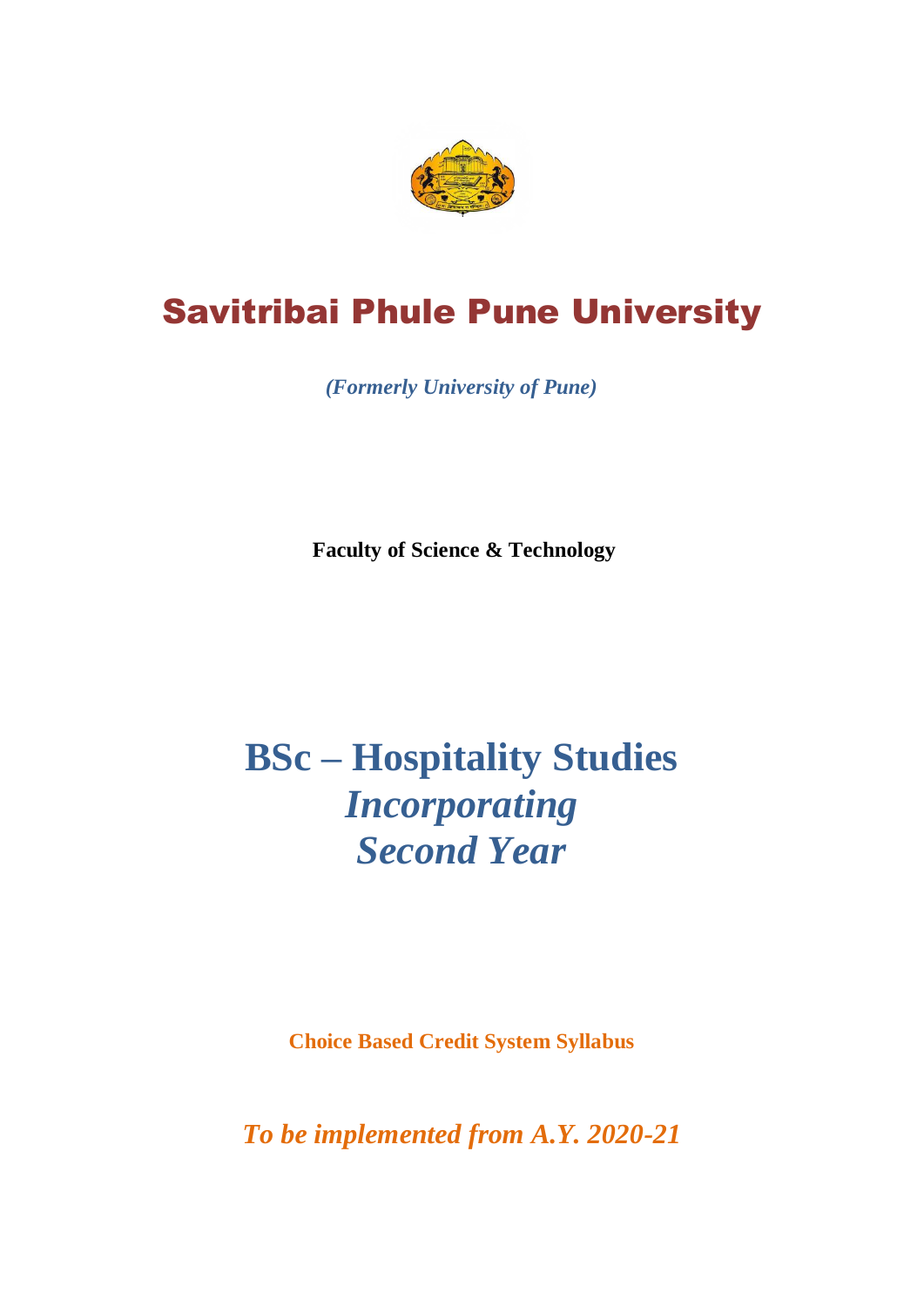| <b>Subject</b>         | : FOOD PRODUCTION - III |
|------------------------|-------------------------|
| <b>Subject Code</b>    | $:$ HS 301              |
| <b>Subject Credits</b> | : 04                    |
| <b>Semester</b>        | : Third                 |
| <b>Hours per week</b>  | : 4                     |

# **Course outcomes:**

C1 To know various sectors of catering industry, Bulk cooking & quantity equipment used.

- C 2 To understand importance of Menu planning, Volume forecasting, Yield management
- C 3 To know Fish Cookery wrt types of Fish, cuts of fish & methods of cooking.<br>C 4 To understand Indian regional cooking styles in detail.
- C 4 To understand Indian regional cooking styles in detail.<br>C 5 To know preparations methods of Bread, Cake & cookie
- To know preparations methods of Bread, Cake & cookies making.

|                  |                                                 |     |                                                            |  |  |      | <b>Hours</b> |
|------------------|-------------------------------------------------|-----|------------------------------------------------------------|--|--|------|--------------|
| Chapter 1        |                                                 |     | <b>Introduction to Quantity Food Production</b>            |  |  | 10   |              |
|                  | 1.1<br>Introduction to Quantity Food Production |     |                                                            |  |  |      |              |
|                  |                                                 | 1.2 | Introduction to Sectors of Catering Industry (Welfare and  |  |  |      |              |
|                  |                                                 |     | Commercial)                                                |  |  |      |              |
|                  |                                                 | 1.3 | Industrial Catering - (Introduction, Characteristics, Menu |  |  |      |              |
|                  |                                                 |     | Planning)                                                  |  |  |      |              |
|                  |                                                 | 1.4 | <b>Institutional Catering</b>                              |  |  |      |              |
|                  |                                                 |     | (Hospitals & Schools) - (Introduction, Characteristics,    |  |  |      |              |
|                  |                                                 |     | Menu Planning)                                             |  |  |      |              |
|                  |                                                 | 1.5 | Banqueting - (Introduction, Characteristics,               |  |  | Menu |              |
|                  |                                                 |     | Planning)                                                  |  |  |      |              |
|                  |                                                 | 1.6 | Welfare Catering- (Introduction, Characteristics, Menu     |  |  |      |              |
|                  |                                                 |     | Planning)                                                  |  |  |      |              |
|                  |                                                 | 1.7 | Principles of Indenting for Quantity Kitchen. - Indent     |  |  |      |              |
|                  | format and indent specifications                |     |                                                            |  |  |      |              |
| <b>Chapter 2</b> |                                                 |     | <b>Volume Forecasting</b>                                  |  |  |      | 04           |
|                  | 2.1                                             |     | <b>Volume Forecasting</b>                                  |  |  |      |              |
|                  |                                                 |     | (Definition, Importance, Concept of judgments)             |  |  |      |              |
|                  | 2.2                                             |     | Factors influencing Volume Forecasting                     |  |  |      |              |
|                  | 2.3                                             |     | Merits & Limitations of Volume forecasting                 |  |  |      |              |
|                  |                                                 |     |                                                            |  |  |      |              |
| <b>Chapter 3</b> |                                                 |     | <b>Menu Planning</b>                                       |  |  |      | 06           |
|                  | 3.1                                             |     | Principles of Menu Planning                                |  |  |      |              |
|                  | 3.2                                             |     | Menu balancing and food costing                            |  |  |      |              |
|                  | 3.3                                             |     | Factors influencing menu planning for regional and         |  |  |      |              |
|                  |                                                 |     | industrial menus                                           |  |  |      |              |
|                  | 3.4                                             |     | Standardizing of Recipes, Standard yield, Portion size     |  |  |      |              |
|                  |                                                 |     | & Standard Purchase specifications (SPS)                   |  |  |      |              |
| <b>Chapter 4</b> |                                                 |     | <b>Fish Cookery</b>                                        |  |  |      | 04           |
|                  | 4.1                                             |     | Introduction to fish Cookery                               |  |  |      |              |
|                  | 4.2                                             |     | Classification of fish with examples(local names also)     |  |  |      |              |
| 4.3              |                                                 |     | Selection $&$ storage of fish $&$ shell fish               |  |  |      |              |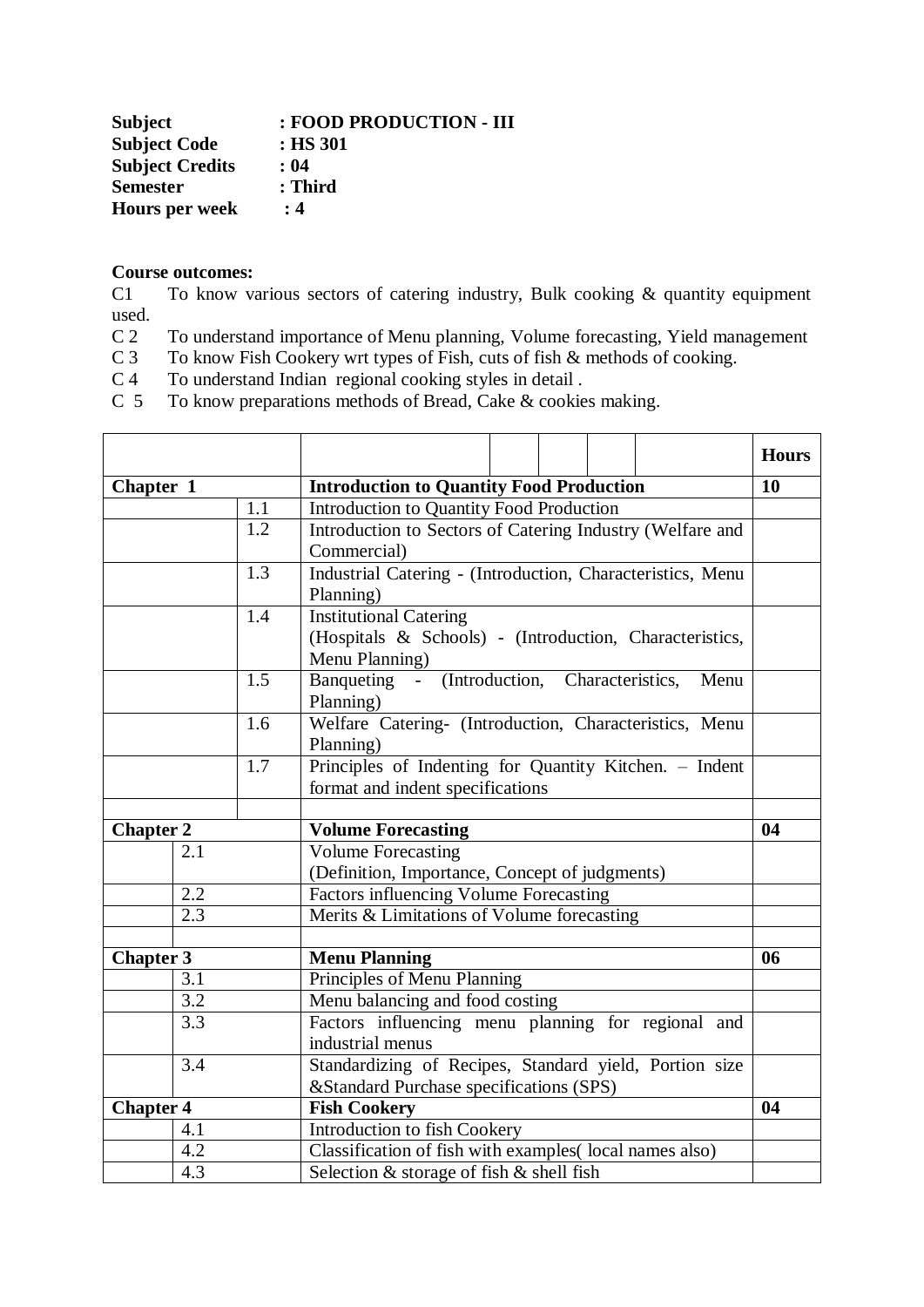|                  | 4.4   | Cuts of fish with menu examples                            |           |
|------------------|-------|------------------------------------------------------------|-----------|
|                  | 4.5   | Cooking of fish                                            |           |
|                  | 4.6   | Preservation & processing of fish                          |           |
|                  |       |                                                            |           |
| Chapter 5        |       | <b>Larder /Garde Manger</b>                                | 06        |
|                  | 5.1   | Functions of larder department                             |           |
|                  | 5.2   | Duties & responsibilities of larder chef                   |           |
|                  | 5.3   | Specific essential tools $&$ equipment in the larder       |           |
|                  | 5.4   | Common terms used in larder department                     |           |
|                  |       |                                                            |           |
| <b>Chapter 6</b> |       | <b>Indian Regional cooking</b>                             | <b>16</b> |
|                  | 6.1   | Introduction to Indian regional cuisines -                 |           |
|                  |       | (North, South, East and West Indian Cuisine)               |           |
|                  |       | History                                                    |           |
|                  |       | Characteristics                                            |           |
|                  |       | Different ingredients used                                 |           |
|                  |       | Regional differences                                       |           |
|                  |       | Equipment used,                                            |           |
|                  |       | Cooking methods,                                           |           |
|                  |       | Religious influences                                       |           |
|                  | 6.2   | <b>Planning Festive Menus</b>                              |           |
|                  |       |                                                            |           |
|                  |       | (Maharashtra, Gujarat, Punjab, Kashmiri, Hyderabad,        |           |
|                  |       | Kerala, Uttar<br>Pradesh,<br>Rajasthan,<br>Goa,<br>Bengal, |           |
|                  |       | Karnataka, Tamilnadu, North Eastern states, Parsi, etc)    |           |
|                  | 6.3   | Indian cooking techniques - Dum, Dum Phukt, Tawa,          |           |
|                  |       | Kadai, Chula, Tandoor, Zameen Dos                          |           |
|                  |       |                                                            |           |
| Chapter - 7      |       | <b>Yeast dough (fermented goods)</b>                       | 06        |
|                  | 7.1   | Role of ingredients                                        |           |
|                  | 7.2   | Principles of Bread Making                                 |           |
|                  | 7.3   | Types-(Rich /lean)                                         |           |
|                  | 7.4   | Methods of Bread making                                    |           |
|                  | $7.5$ | <b>Stages in Bread making</b>                              |           |
|                  | 7.6   | Faults and remedies, Bread Disease, Bread Improver         |           |
|                  |       |                                                            |           |
| <b>Chapter 8</b> |       | <b>Cake making</b>                                         | 04        |
|                  | 8.1   | Factors to be considered while cake making- (Combining     |           |
|                  |       |                                                            |           |
|                  |       | ingredients, Forming of air cells and developing texture)  |           |
|                  | 8.2   | Method of Cake Making                                      |           |
|                  | 8.3   | Scaling, Panning, Baking and Cooling                       |           |
|                  | 8.4   | Faults & Precautions                                       |           |
|                  |       |                                                            |           |
| <b>Chapter 9</b> |       | <b>Cookies</b>                                             | 04        |
|                  | 9.1   | Definition & Introduction                                  |           |
|                  | 9.2   | Characteristics and its influencing factors                |           |
|                  | 9.3   | <b>Mixing Methods</b>                                      |           |
|                  | 9.4   | Types of Cookies (Piped/ Bagged, Dropped, Rolled,          |           |
|                  |       | Moulded, Stencil, Ice box / Refrigerator,<br>Bar, Sheet,   |           |
|                  |       | Sandwich)                                                  |           |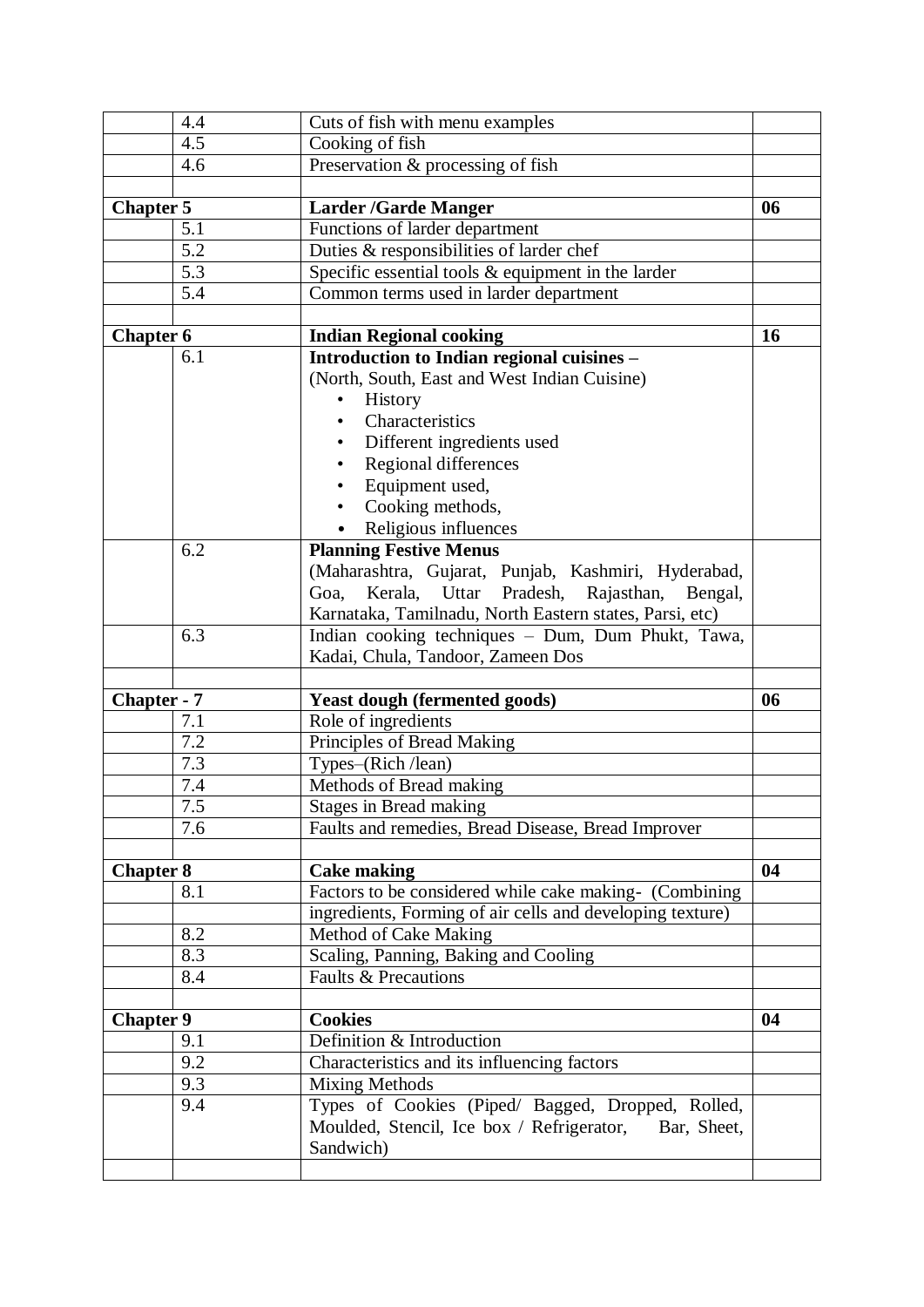**Total 60**

#### **Note: Glossary of Terms**

Students should be familiar with the glossary of terms pertaining to above mentioned topics

#### **Assignments:**

A minimum of *3 assignments* based on the following topics to be given to individual student and the marks to be considered in internal marks.

- 1. Power point presentation on authentic Regional festive or religious wedding Menu
- 2. Plan a banquet menu and do volume forecasting and food costing.
- 3. Chart Presentations on sectors of catering.
- Chart Presentation Cuts of fish,
- Formats of Standard Purchase Specification, Standard yield with examples
- Draw neat Layout with equipments & tools used in Larder section.
- Chart presentation on cookie & Cake making methods with 5 examples each.

#### **Reference Books**

- 1. Art of Indian Cookery Rocky Mohan
- 2. Prasad Cooking with Indian Master J.Inder Singh Kalra
- 3. Quantity Food Production Operations and Indian Cuisine ParvinderS.Bali
- 4. Theory of Catering- Victor Ceserani& Ronald Kinton, ELBS
- 5. Theory of Cookery- Mr. K. Arora, Franck Brothers
- 6. Modern Cookery for Teaching & Trade Vol I- Ms.Thangam Philip, Orient Longman.
- 7. The Professional Chef (4th Edition)- Le Rol A. Polsom
- 8. Professional Cooking Wayne Gisslen
- 9. Professional Baking- Wayne Gisslen
- 10. Basic Baking S.C. Dubey

| <b>Subject</b>         | : Food and Beverage Service - III |
|------------------------|-----------------------------------|
| <b>Subject Code</b>    | $:$ HS 302                        |
| <b>Subject Credits</b> | : 4                               |
| <b>Semester</b>        | :3                                |

#### **Course Outcome**

1. The courses will give a comprehensive knowledge of the various alcoholic beverages used in the Hospitality Industry.

2. It will give an insight into their history, manufacture, classification, and also to develop technical and specialized skills in the service of the same.

|                  |                                    | <b>Hours</b> |
|------------------|------------------------------------|--------------|
| <b>Chapter 1</b> | <b>Basic Fundamentals of Wine</b>  |              |
|                  | Introduction, definitions of Wines |              |
|                  | Classification                     |              |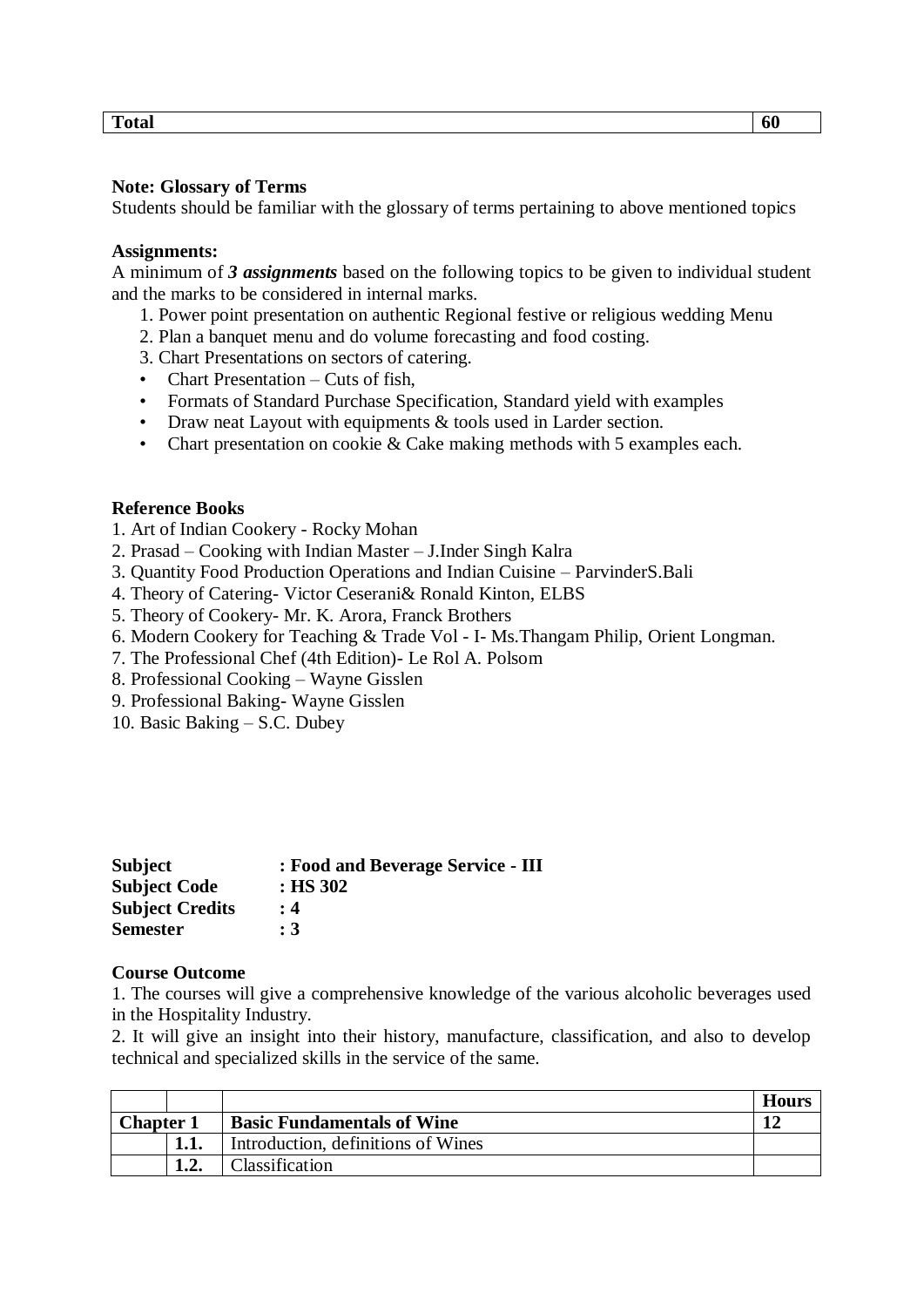|                  | 1.3. | Viticulture & Viticulture Methods                               |           |
|------------------|------|-----------------------------------------------------------------|-----------|
|                  | 1.4. | Vinification Still, Sparking, Aromatized & Fortified Wines      |           |
|                  | 1.5. | <b>Vine Diseases</b>                                            |           |
|                  | 1.6  | Food & Wine Harmony                                             |           |
|                  | 1.7  | Storage of wine (wine cellar)                                   |           |
|                  |      |                                                                 |           |
|                  |      |                                                                 |           |
| <b>Chapter 2</b> |      | <b>Wines of the World</b>                                       | 12        |
|                  | 2.1  | Introduction - New World & Old World Wines                      |           |
|                  | 2.2  | Old World Wines: France, Italy, Spain, Portugal, Germany        |           |
|                  | 2.3  | New World Wines : South Africa, Australia, USA, Hungary & India |           |
|                  |      | (Wine Laws, Basic Wine Regions, Key Wines (3-5 each region)     |           |
|                  |      |                                                                 |           |
| <b>Chapter 3</b> |      | <b>Aperitifs</b>                                                | 6         |
|                  | 3.1  | <b>Aperitifs Definition</b>                                     |           |
|                  | 3.2  | Types- Wine based & Spirit based                                |           |
|                  |      |                                                                 |           |
| <b>Chapter 4</b> |      | <b>Liqueurs</b>                                                 | 8         |
|                  | 4.1  | Definition, Liqueurs Types                                      |           |
|                  | 4.2  | Production                                                      |           |
|                  | 4.3  | Popular Brands - Indian and International                       |           |
|                  |      |                                                                 |           |
| <b>Chapter 5</b> |      |                                                                 |           |
|                  |      | <b>Spirits</b>                                                  | 12        |
|                  | 5.1  | Definition of Spirit, Introduction                              |           |
|                  | 5.2  | Classification of Spirits - White & Brown Spirits               |           |
|                  | 5.3  | Whisky, Brandy, Rum, Vodka, Gin & Tequila                       |           |
|                  |      | (Production stepwise, Classification / Types, Brands - Indian & |           |
|                  |      | International)                                                  |           |
|                  |      |                                                                 |           |
| <b>Chapter 6</b> |      | <b>Cocktails</b>                                                | <b>10</b> |
|                  | 6.1  | Definition, Methods of Preparation                              |           |
|                  | 6.2  | Classic/popular cocktails Spirits, wine, beer, Liqueur based    |           |

#### **Assignments:**

- 1 Preparation & Designing of Bar Menu
- 2 Indian & International Brands of Alcoholic Beverages
- 3 Preparation of Cocktail charts base wise (as Whiskey, Vodka, Liqueurs, etc)
- 4 International wine Charts preparation (France, Germany, India, etc.)

# **Reference Books**:

- 1. Food & Beverage Service Lilicrap & Cousins
- 2. Modern Restaurant Service John Fuller
- 3. Food & Beverages Service Taining Manual Sudhir Andrews
- 4. Bar & Beverage Book Costas Katsigris, Mary Porter, Thomas
- 5. Professional Guide to Alcoholic Beverages Lipinski
- 6. Alcoholic Beverages Lipinski & Lipinski
- 7. Bartenders Guide BD&L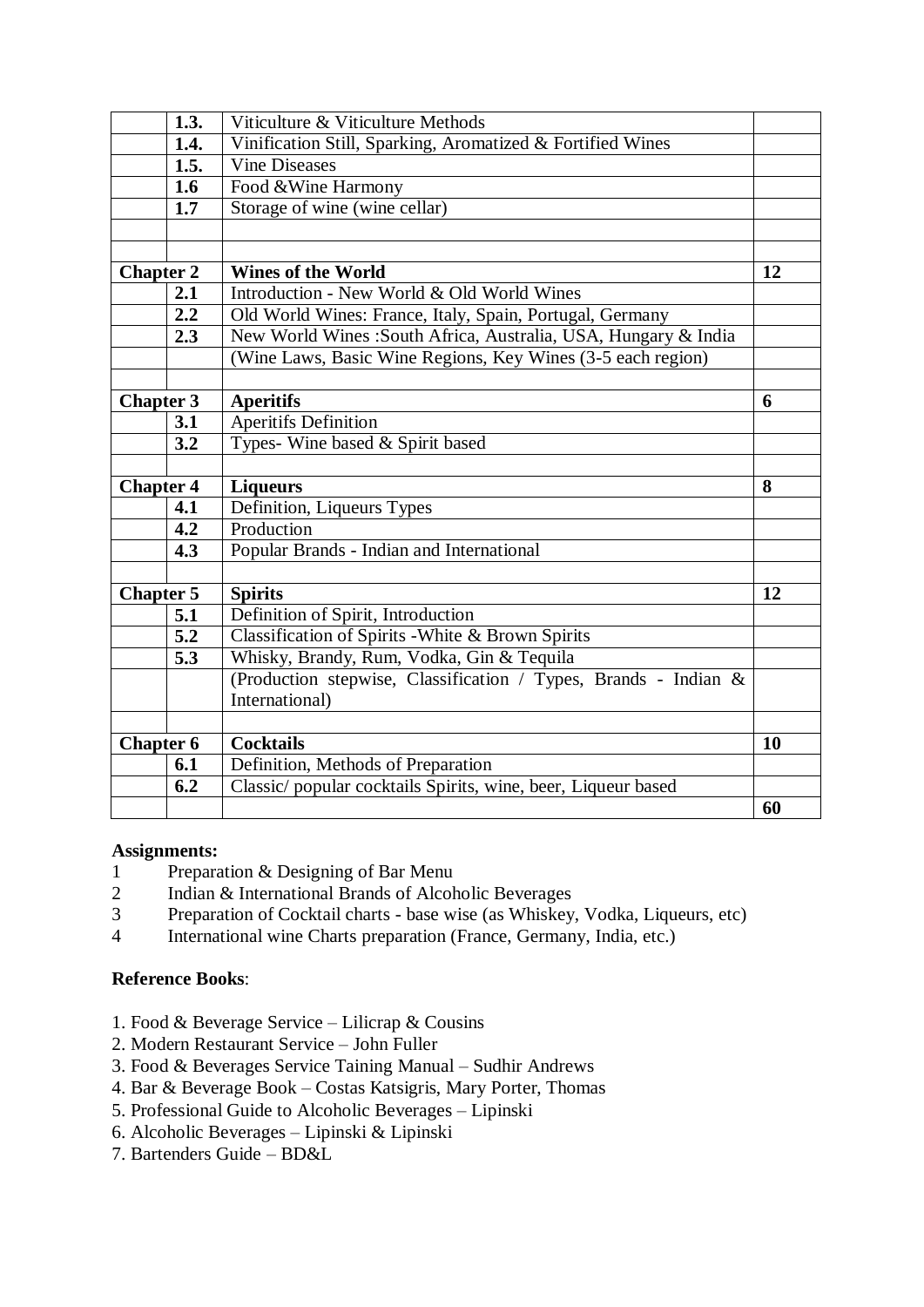| : ACCOMODATION OPERATIONS - I |
|-------------------------------|
| $:$ HS 303                    |
| : 04                          |
| $: \mathbf{H}$                |
|                               |

#### **Course Outcomes:**

• Establish the importance of Rooms Division Principles within the hospitality Industry.

2. Learn basic skills and knowledge necessary to successfully identify the required standards in this area

3. Understand all aspects of cost control and establishing profitability.

# **SECTION - I**

|                                                      | <b>Hours</b>                                                                                                                                                                                                                                                           |
|------------------------------------------------------|------------------------------------------------------------------------------------------------------------------------------------------------------------------------------------------------------------------------------------------------------------------------|
| <b>Contract Cleaning</b>                             | 02                                                                                                                                                                                                                                                                     |
| Definition, Concept                                  |                                                                                                                                                                                                                                                                        |
|                                                      |                                                                                                                                                                                                                                                                        |
| Advantages & Disadvantages                           |                                                                                                                                                                                                                                                                        |
|                                                      |                                                                                                                                                                                                                                                                        |
| <b>Pest Control</b>                                  | 04                                                                                                                                                                                                                                                                     |
| Definition of Pests.                                 |                                                                                                                                                                                                                                                                        |
| <b>Types of Pests</b>                                |                                                                                                                                                                                                                                                                        |
|                                                      |                                                                                                                                                                                                                                                                        |
| rats)                                                |                                                                                                                                                                                                                                                                        |
| <b>Safety &amp; Security Processes</b>               | 03                                                                                                                                                                                                                                                                     |
| <b>Potentially Hazardous Conditions</b>              |                                                                                                                                                                                                                                                                        |
| Safety Awareness- Importance of Safety and Security. |                                                                                                                                                                                                                                                                        |
| Safety of Guest Property, Hotel Property             |                                                                                                                                                                                                                                                                        |
| Accidents: Causes & Prevention                       |                                                                                                                                                                                                                                                                        |
| First Aid and its remedies                           |                                                                                                                                                                                                                                                                        |
| Fire safety                                          |                                                                                                                                                                                                                                                                        |
| Role of Security Department                          |                                                                                                                                                                                                                                                                        |
| <b>Environment practices in Housekeeping</b>         | 05                                                                                                                                                                                                                                                                     |
| Introduction to Green Housekeeping                   |                                                                                                                                                                                                                                                                        |
|                                                      |                                                                                                                                                                                                                                                                        |
| <b>Waste Reduction Programs</b>                      |                                                                                                                                                                                                                                                                        |
| <b>Recycling of Materials</b>                        |                                                                                                                                                                                                                                                                        |
| Linen & Uniform room                                 | 06                                                                                                                                                                                                                                                                     |
| Layout of Linen Room                                 |                                                                                                                                                                                                                                                                        |
|                                                      | Jobs given on contract by Housekeeping<br>Pricing a contract<br>Preventive and Control Measures of common pests - (Bed Bugs, Carpet<br>Beetles, Fabric moths, Mosquitoes, Fungi , Silverfish, Cockroaches, Mice and<br>Eco friendly practices followed by Housekeeping |

- 5.2. Classification & Selection of Linen
- 5.3. Classification of Bed, Bath & Restaurant linen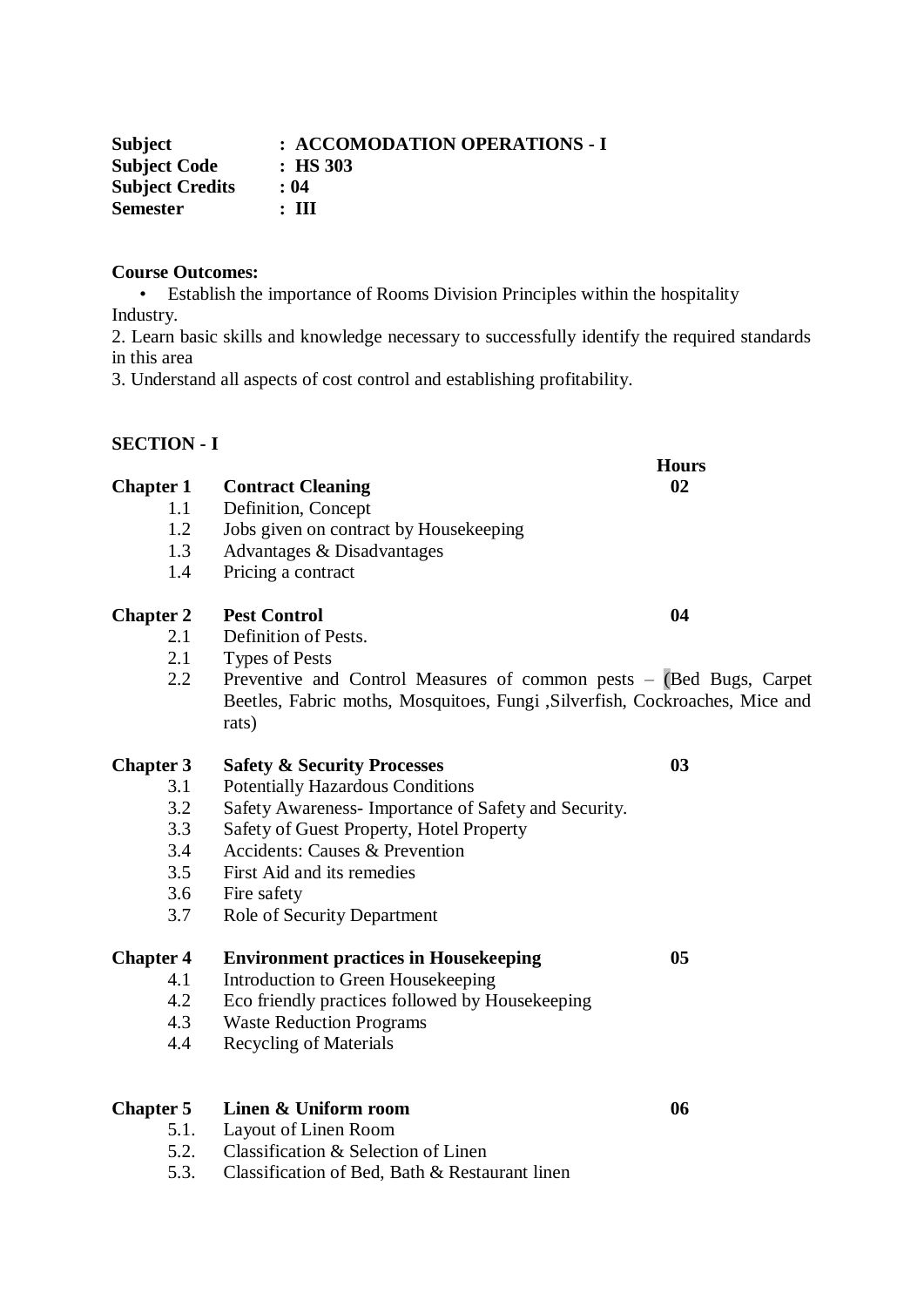- 5.4 Sizes of Linen
- 5.5. Calculation of Linen requirement
- 5.6. Linen Control Linen Inventory
- 5.7. Par stock, Linen Coverage
- 5.8 Handling of Hotel Uniforms
- 5.9 Discard Management

#### **Chapter 6 Laundry Operations 05**

- 6.1 Types of Laundry OPL , Commercial
- 6.2 Layout of a Laundry
- 6.3 Laundry Equipment & Uses
- 6.4 Laundry Process
- 6.5 Dry Cleaning
- 6.6 Handling Guest Laundry Laundry list and Valet Service

# Chapter 7 Flower Arrangement 05

- 7.1 Concept, Importance & Principles
- 7.2 Types and shapes
- 7.3 Tools, Equipment and Accessories
- 7.4 Conditioning of Plant Materials

#### **Section –II**

### **Chapter 1 Front Office Accounting 06**

- 1.1. Accounting fundamentals (types of accounts, ledger, folios, vouchers)
- 1.2. Record keeping system (non automated, semi-automated and fully automated)
- 1.3. Credit Monitoring and Charge Privileges
- 1.4. Cash sheet
- 1.5. Floor Limit, House Limit

# **Chapter 2 Calculation of various Statistical data using 06** Formulae - ARR, - Room occupancy %, - Double Occupancy%,

- Foreign Occupancy %,
- Local Occupancy %,
- House Count,
- Under stay %,
- Overstay %,
- No show %,
- Rev PAR

# **Chapter 3** Reports 06

Daily Report, Revenue Report, Discrepancy Report, High Balance Report, GHC etc.

#### **Chapter 4 Guest Relations 06**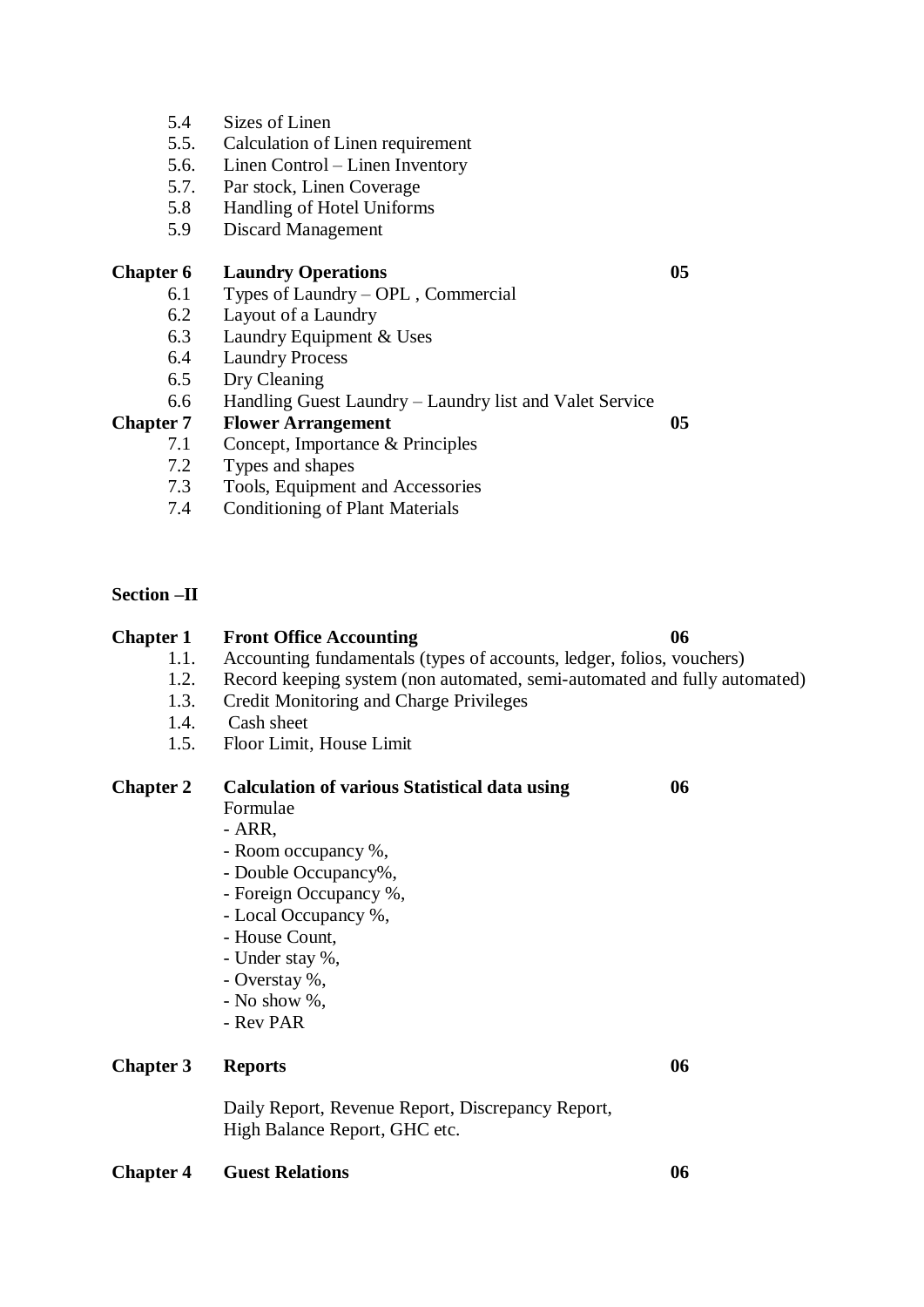- 4.1 Hospitality Desk
- 4.2 Functions and role
- 4.3 Maintenance of records like guest history card etc)
- 4.4 Special personality traits for a Guest Relations Executive

# **Chapter 5 Situation Handling 06**

- 5.1 Types of Guest Complaints
- 5.2 Complaint handling procedure
- 5.3 Dealing with unusual situations (Death, theft, fire etc.)

**Total 60**

**Note: Glossary of Terms -Students should be familiar with the glossary of terms pertaining to** 

#### **Above mentioned topics**

#### **Assignments :**

# **Minimum of 3 assignments to be submitted by students by the end of the semester based on following topics:**

- List and collect information on Equipment's used for Security Systems in Hotels
- Presentation on study of Housekeeping practices followed in allied sectors (any 1) hospitals, aircrafts, malls, cruise ships,
- Power point presentation on use of Information Technology in Front Office.
- Collection of sample reports used at front office in hotels

#### **Suggested Field Visit:**

- 1. Visit to a Commercial Laundry
- 2. Visit to a Nursery
- 3. Visit to an Ecotel to learn about eco friendly practices.

| <b>Subject</b>         | $:$ Food Production – III (P) |
|------------------------|-------------------------------|
| <b>Subject Code</b>    | $:$ HS 304                    |
| <b>Subject Credits</b> | $\cdot$ 2                     |
| <b>Semester</b>        | : Second                      |
| <b>Hours per week</b>  | : 04                          |

#### **Practical's:**

Minimum *12 Individual Practical's* to be conducted during the semester. The practical should comprise of the following: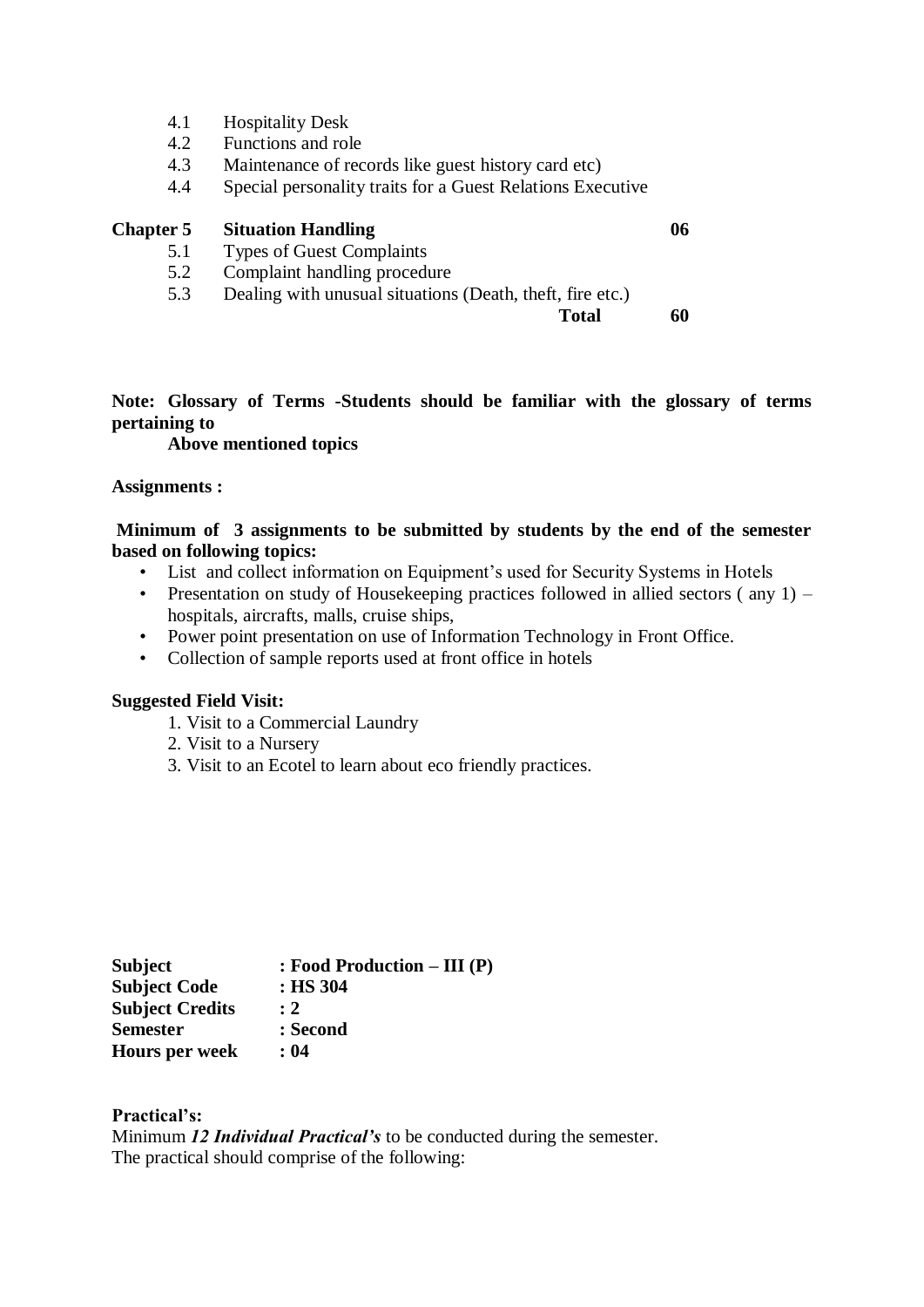- Industrial menu consisting of meat / vegetable, rice, dal, accompaniment, bread & dessert – **01 Practical** (min. 50 pax)
- Indian regional menu consisting of meat, veg (dry / gravy), dal, rice, accompaniment, bread & dessert – **07 Practical** (min. 50 pax) **North**: Kashmir, Punjab, Uttar Pradesh, Madhya Pradesh **South**: Tamil Nadu, Kerala, Andhra Pradesh, Karnataka **East**: West Bengal, Assam, Orrisa **West**: Maharashtra, Goa, Gujarat, Rajasthan
- Students should prepare *Three* bakery products related to Breads, Cakes & Cookies by using various types / methods of making based on followings – **4 practical**:
- **Breads** Bread Rolls, Garlic / Herb, Burgers Buns, Hot Dog Rolls, French Bread, Brown Bread, Pizza, Ladi Pav, Bread Sticks, Multigrain, Foccacia, Ciabatta, Pita, Bagels, Calzone, Quick breads, Breakfast breads
- **Cakes** Vanilla/Orange Muffins, Chocolate Layer Cake, Madeira Cake, Swiss Roll / Roulade, Eggless Cake, Mawa Cake, Devil's Food Cake, Angel Food Cake, Madeleine's, Date and Walnut Cake, Carrot Cake, Pineapple Upside Down Cake, Dry Fruit Cake, Gel Sponge, Genoese Sponge, Tea Cakes, Petite Four, Red Velvet, Mud Pie, Choco lava, Plum cake, Ribbon Sponge
- **Cookies** (Butter Buttons, Melting Moments, Checkerboard, Shrewsbury, Ginger Cookies, Macaroons, Choco Chips, Biscotti, Pinwheel, Nan Khatai, Jeera Cookies, Brownie)

#### **Practical Examination: (Internal & External)**

- Exams to be conducted on Indian regional quantity menu consisting of meat, veg (dry / gravy), dal, rice, accompaniment, bread/Cake/Cookies (any one Bakery item) for (min. 50 pax)
- The internal exams to be assessed by the internal examiner and external exams by the external examiner.

| <b>Subject</b>          | : Food and Beverage Service $- III(P)$ |
|-------------------------|----------------------------------------|
| <b>Subject Code</b>     | $:$ HS 305                             |
| <b>Subject Credits</b>  | : 02                                   |
| <b>Semester</b>         | : 3                                    |
| <b>Hours per week</b>   | : 04                                   |
| <b>No. of Practical</b> | : 12                                   |

#### **Practicals:**

- 1. Introduction to Bar, Parts of Bar identification, Bartender (Roles & Responsibilities)
- 2. Identification of Glasses, Equipment required for Bar & Beverage Service
- 3. Reading a Wine & spirits Label French, Italian, Spain, Indian & Cognac, Armagnac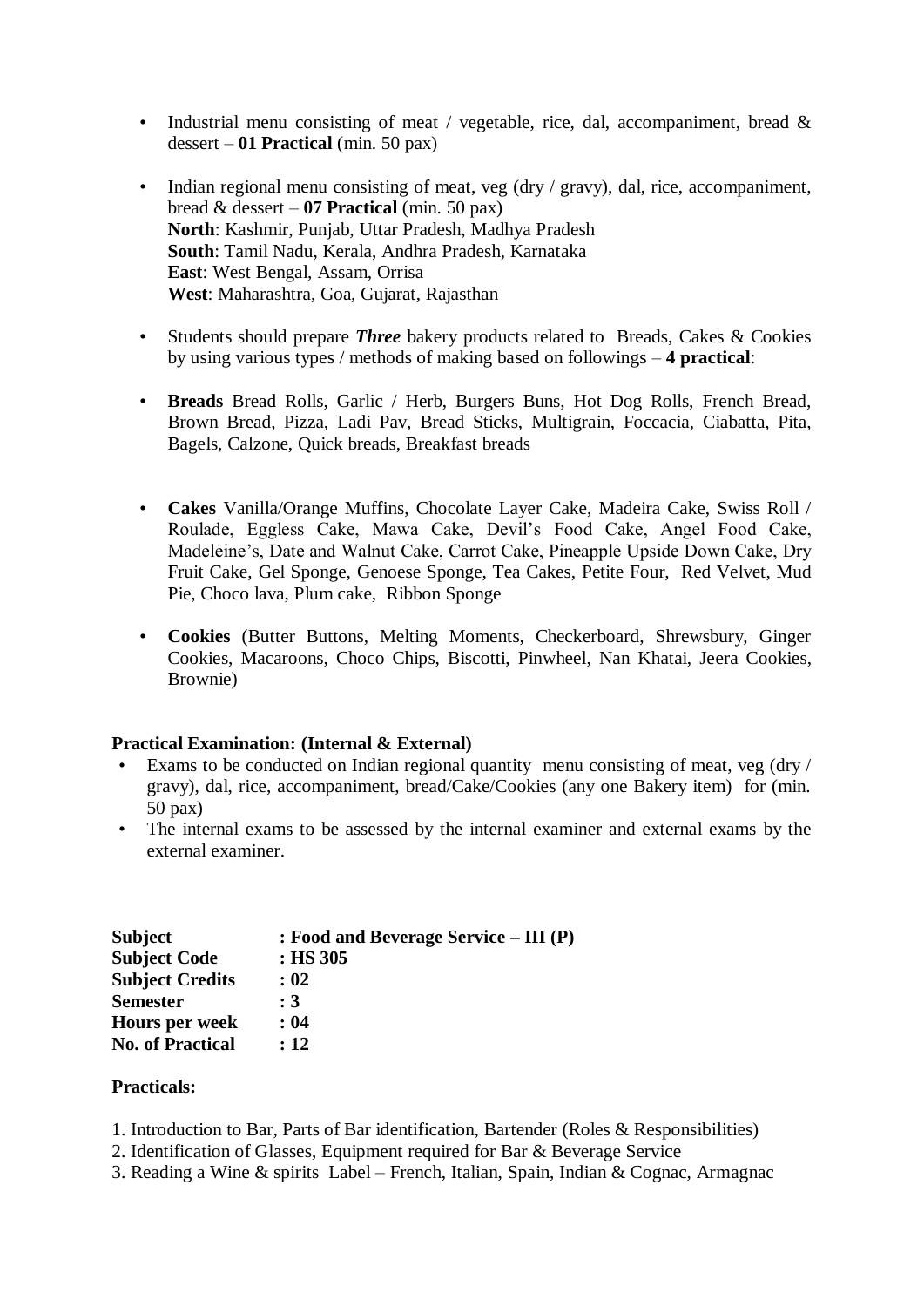- 4. Food & Wine Harmony
- 5. Taking order for Beverages
- 6. Service of Still wines, Sparkling wine, Fortified wines (4practical)
- 7. Menu planning with wines
- 8. Service of Spirits (Whisky, Brandy, Rum, Gin, Vodka, Tequila)
- 9. Service of Liqueurs, Aperitif, Grappa, Marc
- 10. Preparation of classic and innovative cocktails, glassware and garnish

| Subject                | : ACCOMODATION OPERATIONS I |
|------------------------|-----------------------------|
| <b>Subject Code</b>    | $\therefore$ HS 306         |
| <b>Subject Credits</b> | $\therefore$ 2              |
| <b>Semester</b>        | : Ш                         |
| <b>Hours per week</b>  | : 04                        |

#### **PRACTICALS**

Minimum *12 Individual Practicals* to be conducted during the semester. **SECTION I**

- 1. Stain Removal
	- Tea Stains
	- Ink Stains
	- Grease Stains
	- Lipstick Stains
- 2. Laundering Procedure
	- Washing
	- Starching
	- Blueing
	- Ironing

#### 3.Flower Arrangement

- Oval/Round
	- Hogarth Curve
	- Ikebana
	- Vertical
	- Horizontal
- 4. Stock Taking of Linen for Housekeeping Lab
- 5. Calculation of room linen requirement for a 100 rooms' property with an OPL
- 6.. Calculation of room linen requirement for a 300 rooms' property with an OPL.

#### **SECTION II**

Practical's

- Posting charges in guest folio
- Practical applications of Credit Monitoring & Charge privilege
- Late Check-outs , late charges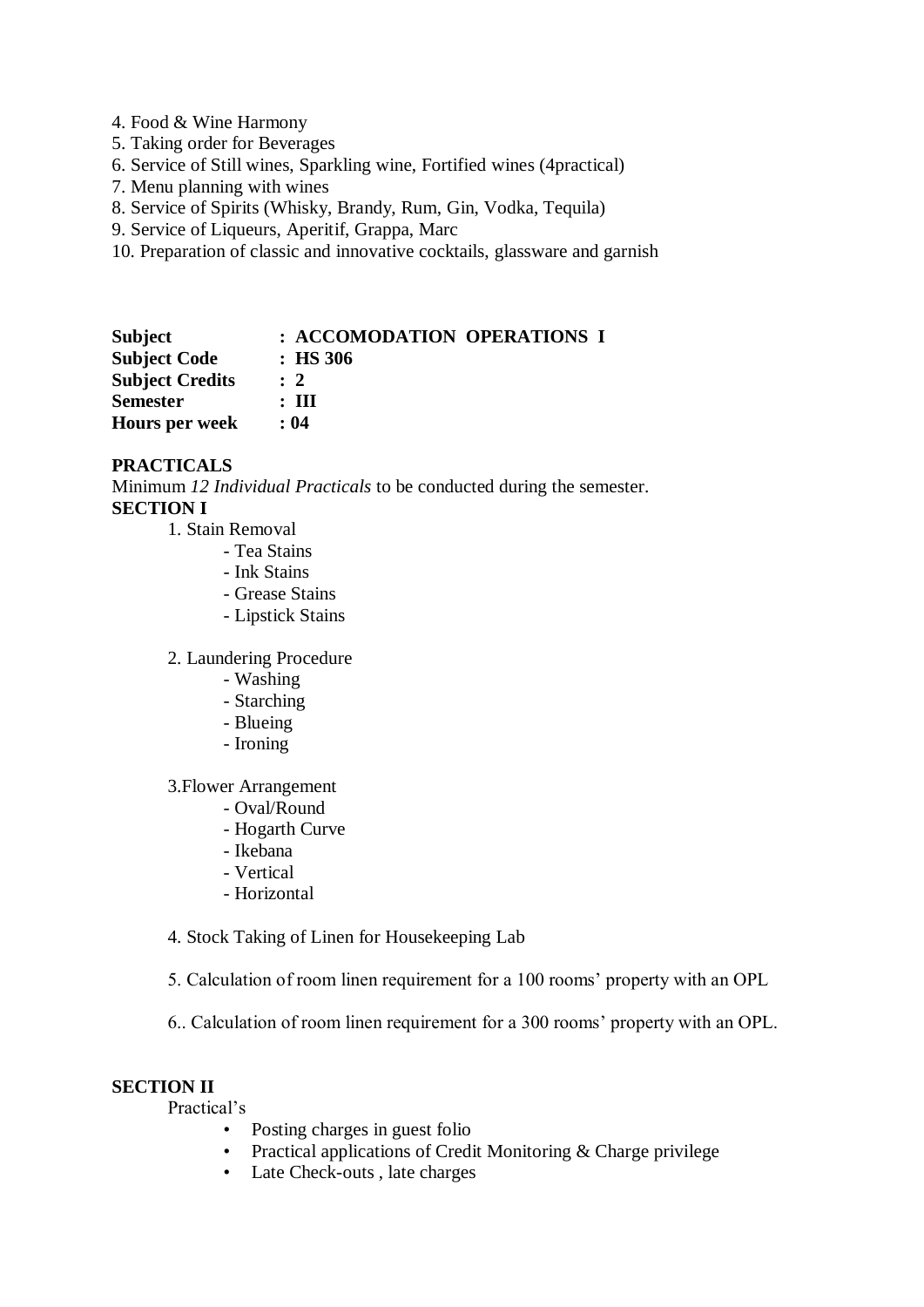- V.P.O., Allowance vouchers and Miscellaneous vouchers
- Dealing with guests at the hospitality desk (enhancing the guest experience)
- Situation handling (Death, Theft, Fire, Guest complaints)

**Subject**: Communication Skills I **Subject Code**: HS 308 **Subject Credits**: 02 **Semester**: III

# **Course Outcome:**

- C1 Introduction to an important skill Communication
- C2 Understand the importance and application of Communications skills in daily life
- C3 Background and practice of listening, speaking, reading, writing skills
- C4 Be well versed with Group Discussions and Personal Interviews<br>C5 Understand the concept of Body Language and its importance
- Understand the concept of Body Language and its importance and application in the hotel industry

|               |     |                                            |                          |                                                   | <b>Hours</b>   |
|---------------|-----|--------------------------------------------|--------------------------|---------------------------------------------------|----------------|
| $Chapter - 1$ |     | <b>Nature and Process of Communication</b> |                          |                                                   | 0 <sub>5</sub> |
|               | 1.1 |                                            |                          | Introduction to Communication – meaning and scope |                |
|               | 1.2 | Objective and principles of communication  |                          |                                                   |                |
|               | 1.3 | Features of communication                  |                          |                                                   |                |
|               | 1.4 | Process of communication                   |                          |                                                   |                |
|               | 1.5 | Attributes of culinary professional        |                          |                                                   |                |
| $Chapter - 2$ |     | <b>Types of Communication</b>              |                          |                                                   | 0 <sub>3</sub> |
|               | 2.1 | Categories of communication                |                          |                                                   |                |
|               |     | - Interpersonal communication              |                          |                                                   |                |
|               |     | - Mass communication                       |                          |                                                   |                |
|               | 2.2 | Forms of communication                     |                          |                                                   |                |
|               |     | - Verbal communication                     |                          |                                                   |                |
|               |     | a. Oral communication                      |                          |                                                   |                |
|               |     |                                            | b. Written communication |                                                   |                |
|               |     | - Non-verbal communication                 |                          |                                                   |                |
|               | 2.3 | Formal and Informal communication          |                          |                                                   |                |
|               |     | - Vertical vs Horizontal communication     |                          |                                                   |                |
|               |     | - Inter vs Intra communication             |                          |                                                   |                |
| $Chapter - 3$ |     | <b>Barriers of effective communication</b> |                          |                                                   | 04             |
|               | 3.1 | Defining barriers of communication         |                          |                                                   |                |
|               | 3.2 | Types of Barriers :                        |                          |                                                   |                |
|               |     | · Physical or Environmental barriers       |                          |                                                   |                |
|               |     | · Semantic and Language barriers           |                          |                                                   |                |
|               |     | · Personal barriers                        |                          |                                                   |                |
|               |     | · Emotional or Perceptional Barriers       |                          |                                                   |                |
|               |     | · Socio-psychological barriers             |                          |                                                   |                |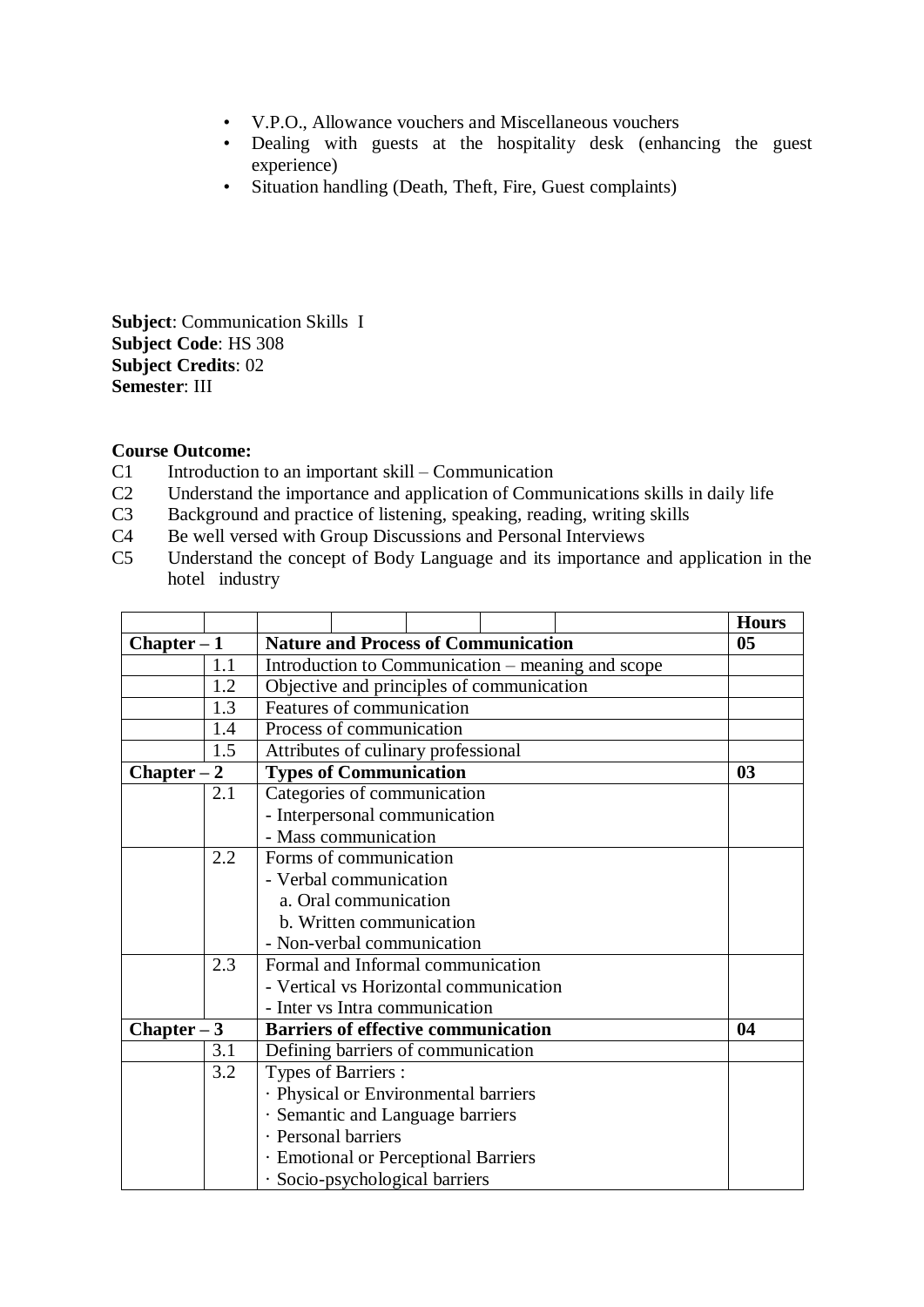|                  |         | · Physiological or Biological Barriers                        |    |
|------------------|---------|---------------------------------------------------------------|----|
|                  |         | · Cultural Barriers                                           |    |
|                  |         | · Organizational Barriers                                     |    |
| $Chapter - 4$    |         | <b>Listening skills</b>                                       | 04 |
|                  | 4.1     | Meaning of listening v/s hearing                              |    |
|                  | 4.2     | Types of Listening (theory / definition)                      |    |
|                  | 4.3     | Tips for Effective Listening                                  |    |
|                  | 4.4     | Traits of good listening                                      |    |
|                  | 4.5     | Listening to Talks and Presentations                          |    |
| <b>Chapter 5</b> |         | <b>Oral Communication</b>                                     | 06 |
|                  | 5.1     | Meaning, Importance, Advantages and Disadvantages of          |    |
|                  |         | oral communication                                            |    |
|                  | 5.2     | Essential qualities of a good speaker                         |    |
|                  | 5.3     | Extempore, Debate and Elocution                               |    |
|                  | 5.4     | <b>Group Discussions</b>                                      |    |
|                  | 5.5     | <b>Interview Techniques</b>                                   |    |
|                  | 5.6     | <b>Speech and Presentations</b>                               |    |
| Chapter 6        |         | <b>Body Language</b>                                          | 02 |
|                  | 6.1     | 6.1 Introduction to body language                             |    |
|                  | 6.2     | 6.2 Understanding body language with examples                 |    |
|                  |         |                                                               |    |
| <b>Chapter 7</b> |         | <b>Written communication skills</b>                           | 04 |
|                  | 7.1     | 7.1 Meaning, Importance, Advantages and Disadvantages of      |    |
|                  |         | written communication                                         |    |
|                  | 7.2     | Letter writing - (letters of inquiry and booking of a banquet |    |
|                  |         | or a room, complaint, apology, leave and appreciation),       |    |
|                  |         | Letters (Applying for a job with resume, Letter of quotation  |    |
|                  |         | and order)                                                    |    |
|                  | 7.3     | Writing a synoptic summary, case study, report                |    |
|                  |         | writing, memo, notice, circular, agenda, minutes.             |    |
|                  | 7.4     | Writing emails and etiquette                                  |    |
|                  | 7.5     | Note making, writing a log book                               |    |
|                  | 7.6     | Travelogue and Restaurant Reviews                             |    |
|                  | $7.7\,$ | Print - creative article writing, advertisement<br>and        |    |
|                  |         | promotions by means of posters, pamphlets, tentcards etc.     |    |
| Chapter 8        |         | <b>Trending Hospitality Communication</b>                     | 02 |
|                  | 8.1     | <b>Formal Conversation</b>                                    |    |
|                  | 8.2     | Telephone etiquette                                           |    |
|                  | 8.3     | <b>Hotel Phraseology</b>                                      |    |
|                  | 8.4     | Using charts and diagrams                                     | 30 |

# **Assignments:**

2 assignments for 5 marks each to be given on any of the following:

- Book review and presentation
- Presenting a Case Study related to Hospitality Industry
- Communication Activities/Games to highlight Listening skills, Barriers to Communication, Charts, Diagrams etc.
- Visiting a pre-decided restaurant and writing a restaurant review